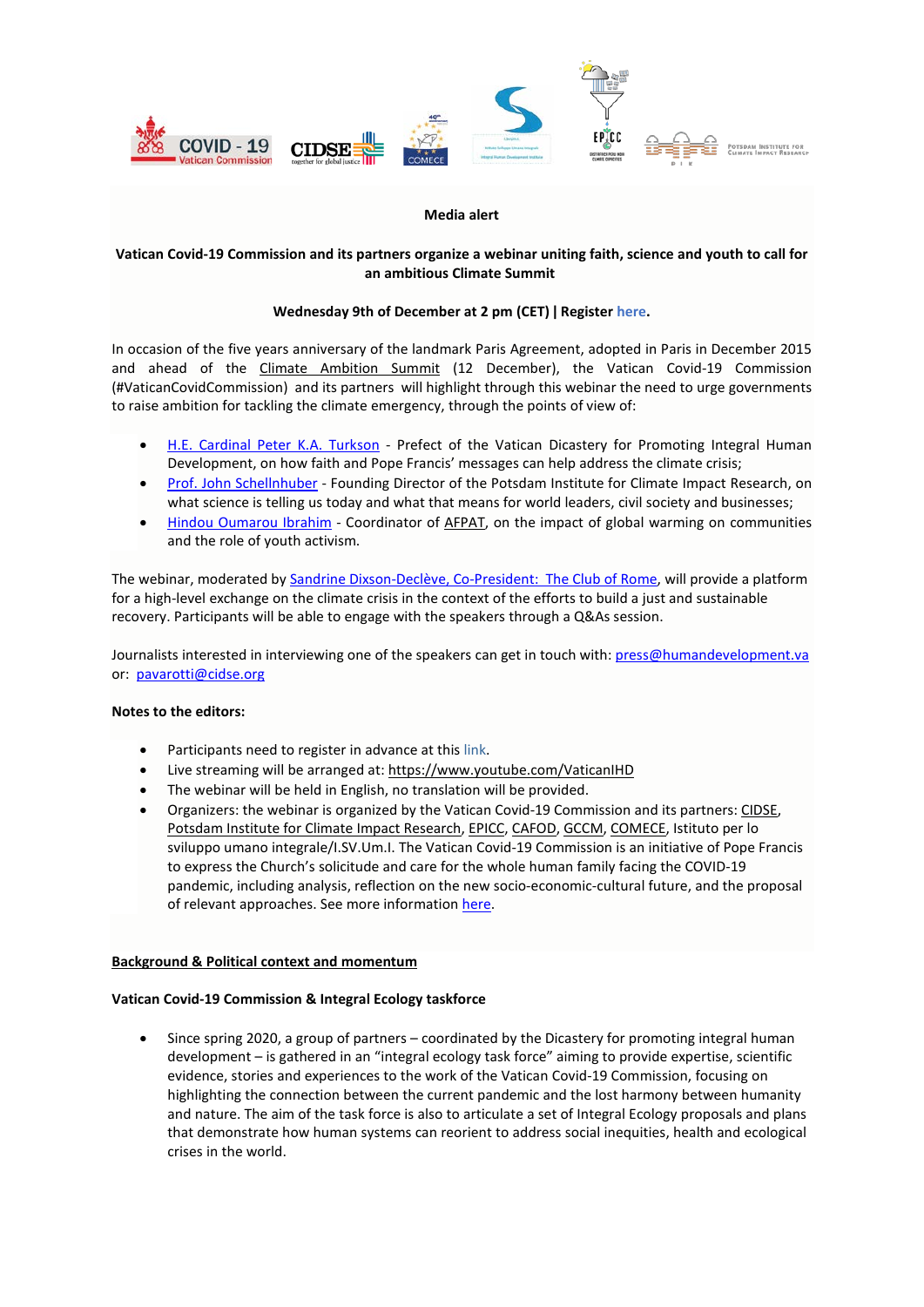

- The Vatican Covid-19 Commission is guided and inspired in its action by the recent Encyclica[l Fratelli](http://www.humandevelopment.va/en/fratelli-tutti.html)  [Tutti.](http://www.humandevelopment.va/en/fratelli-tutti.html) Now more than ever there is an urgent need to build universal fraternity in order to tackle the climate emergency. We are "all on the same boat" and we want to answer to Pope Francis' call to engage in political processes to bring people, love and common good at the core of each political decision.
- [Five years after the publication of Laudato Si](http://www.humandevelopment.va/en/news/laudato-si-special-anniversary-year-plan.html)*' ,* the work of the Commission aims to support and amplify the work done by local actors across the globe towards an ecological conversion able to heal the world, able to bring about a paradigm shift, to inspire a society tackling injustice and answering to the cry of the poor and the cry of the earth.

#### **Paris Agreement, 5th Anniversary (12 December 2020):**

- The Paris Agreement's long-term temperature goal is to keep the increase in global average temperature to well below 2 °C above pre-industrial levels; and to pursue efforts to limit the increase to 1.5 °C.
- There are three broad and interlinked avenues of effort that were imagined to ensure the Paris goals are secured: national climate action by all countries across public and private sectors, international climate cooperation and a comprehensive shift in public and private investment to support both.
- Faith-based actors, including the Catholic Church, played a crucial role in the efforts to build such international agreement and Pope Francis' Encyclical *Laudato Si'* - published some months before COP21 - represented a unique contribution.

Please read the Paris Agreement's essential elements [here.](https://unfccc.int/process-and-meetings/the-paris-agreement/the-paris-agreement)

## **Climate Ambition Summit (12 December 2020):**

On 12 December, the United Nations and the UK will co-host a global climate summit, which marks the fifth anniversary of the Paris Agreement. The summit will be convened to increase momentum ahead of the United Nations Climate Change Conference (COP 26) to be held in Glasgow in November 2021.

More than 195 Paris Agreement signatories have promised to update their 2015 commitments before the end of 2020, but no major emitting countries have formally submitted new commitments to the UNFCCC. The result of US elections can play a key role in the next weeks' developments.

The IPCC's special report on 1.5° warns that with an increase in global temperature of up to 2° C, the rise in average temperatures in most land and ocean areas, extreme heatwaves in most inhabited regions, heavy rainfall, and more severe droughts and precipitation deficits would all be much greater. Scientists say that much warming would have catastrophic effects, including destabilizing heat waves, severe floods, and a sharp rise in sea level.

To avoid this, governments would need an immediate response to shifting the global economy from fossil fuels. Particularly, industrialized countries must act quickly to meet their net-zero targets before 2050 to achieve the Paris targets. Adequate and consistent financial support must be delivered to vulnerable countries to adapt to the climate-related devastation that they are already experiencing.

UK Prime Minister Boris Johnson and the UN secretary General Guterres will co-host a global landmark event gathering together global leaders to bring much greater ambition and climate action. At the summit, national governments will be requested to present more ambitious, high-quality climate plans involving government leaders, the private sector, and civil society. More than ever, the ethical imperative of climate inaction will be accentuated. This summit should remind us of the urgent need to take concrete action to recognize our reliance on a healthy planet and to work together for transformative change. In short: